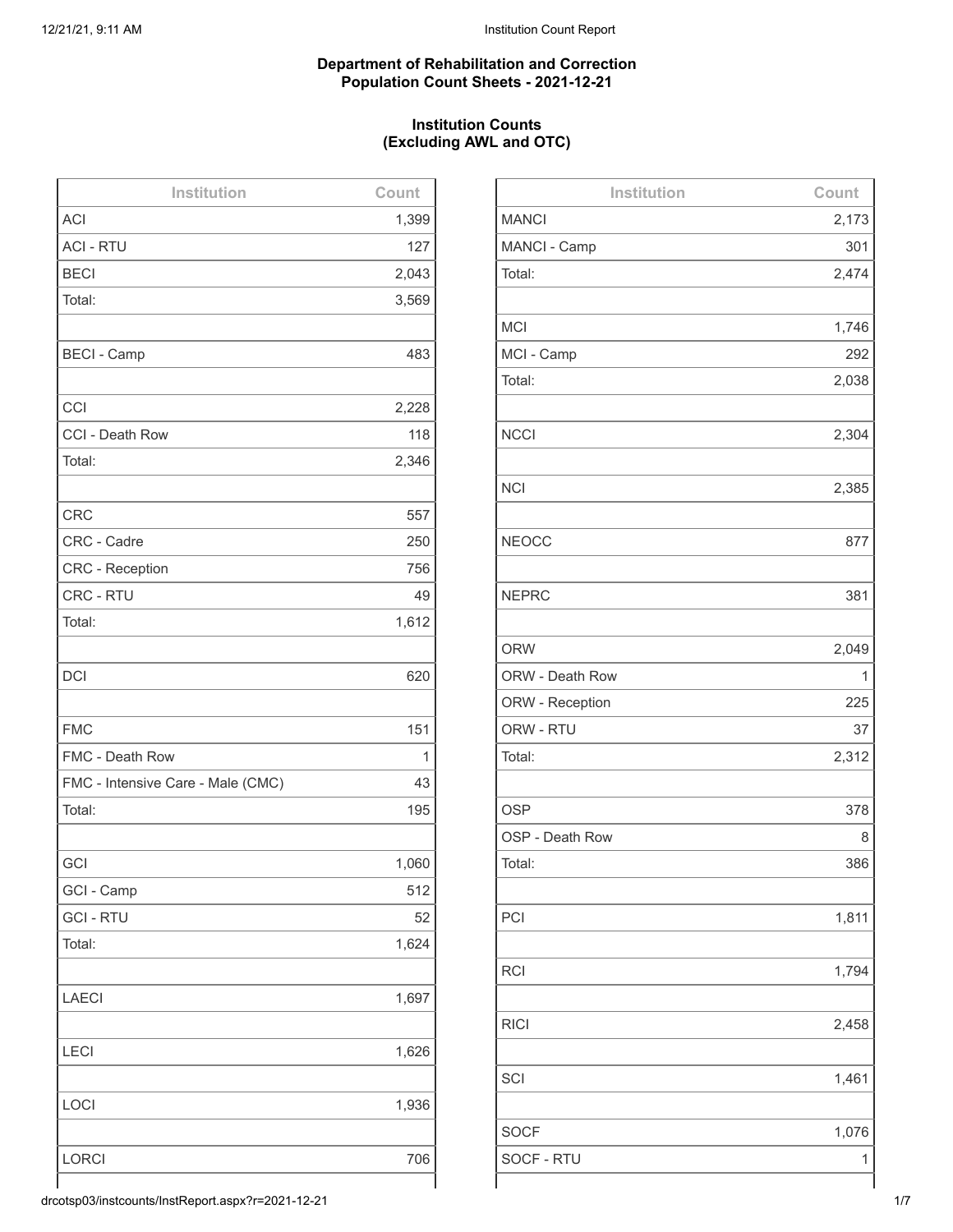| <b>LORCI - Cadre</b>     | 193   |
|--------------------------|-------|
| <b>LORCI - Reception</b> | 138   |
| Total:                   | 1,037 |
|                          |       |
| <b>MACI</b>              | 646   |
| MACI - Minimum           | 1,277 |
| Total:                   | 1,923 |

### 12/21/21, 9:11 AM Institution Count Report

|                  | <b>Total Population:</b> | 43,477 |
|------------------|--------------------------|--------|
|                  |                          |        |
| Total:           |                          | 1,017  |
| <b>WCI - RTU</b> |                          | 29     |
| <b>WCI</b>       |                          | 988    |
|                  |                          |        |
| Total:           |                          | 672    |
| <b>TOCI - PC</b> |                          | 123    |
| <b>TOCI</b>      |                          | 549    |
|                  |                          |        |
| Total:           |                          | 1,362  |
| TCI - Camp       |                          | 319    |
| <b>TCI</b>       |                          | 1,043  |
|                  |                          |        |
| Total:           |                          | 1,077  |

\* The Total Population includes 30 Offenders with Reason Codes 30 & 31. \*\* The Total Population includes 29 Offenders with Reason Code 0A.

### **Male Population by Security Level (Include AWL and Exclude OTC)**

|                        | <b>Total Male</b> | 40,096      | 435        | 316                      | 40,215 |
|------------------------|-------------------|-------------|------------|--------------------------|--------|
| <b>Total Death Row</b> |                   | 130         | 1          | $\Omega$                 | 131    |
| <b>Total Level 1</b>   |                   | 13,685      | 118        | 65                       | 13,738 |
| <b>Total Level 2</b>   |                   | 15,361      | 169        | 120                      | 15,410 |
| Total Level 3          |                   | 8,805       | 129        | 118                      | 8,816  |
| Total Level 4          |                   | 1,020       | 8          | $\overline{4}$           | 1,024  |
| <b>Total Level E</b>   |                   | 1,095       | 10         | 9                        | 1,096  |
| <b>Security Level</b>  |                   | <b>Body</b> | <b>AWL</b> | $(-OTC)$                 | Total  |
|                        |                   |             |            | $\overline{\phantom{a}}$ |        |

### **Female Population by Institution (Include AWL and Exclude OTC)**

| <b>Total Female</b> | 225<br>37<br>3,318 | 8<br>$\Omega$<br>43 | 6<br>0<br>28 | 227<br>37<br>3,333 |
|---------------------|--------------------|---------------------|--------------|--------------------|
|                     |                    |                     |              |                    |
|                     |                    |                     |              |                    |
|                     |                    |                     |              |                    |
|                     |                    | $\Omega$            | 0            |                    |
|                     | 2,049              | 28                  | 20           | 2,057              |
|                     | 381                | 3                   | 0            | 384                |
|                     | 6                  | 0                   | 0            | 6                  |
|                     | 619                | $\overline{4}$      | 2            | 621                |
|                     | <b>Body</b>        | <b>AWL</b>          | $(-OTC)$     | <b>Total</b>       |
|                     |                    |                     |              |                    |

**Total Population: 43,414 478 344 43,548**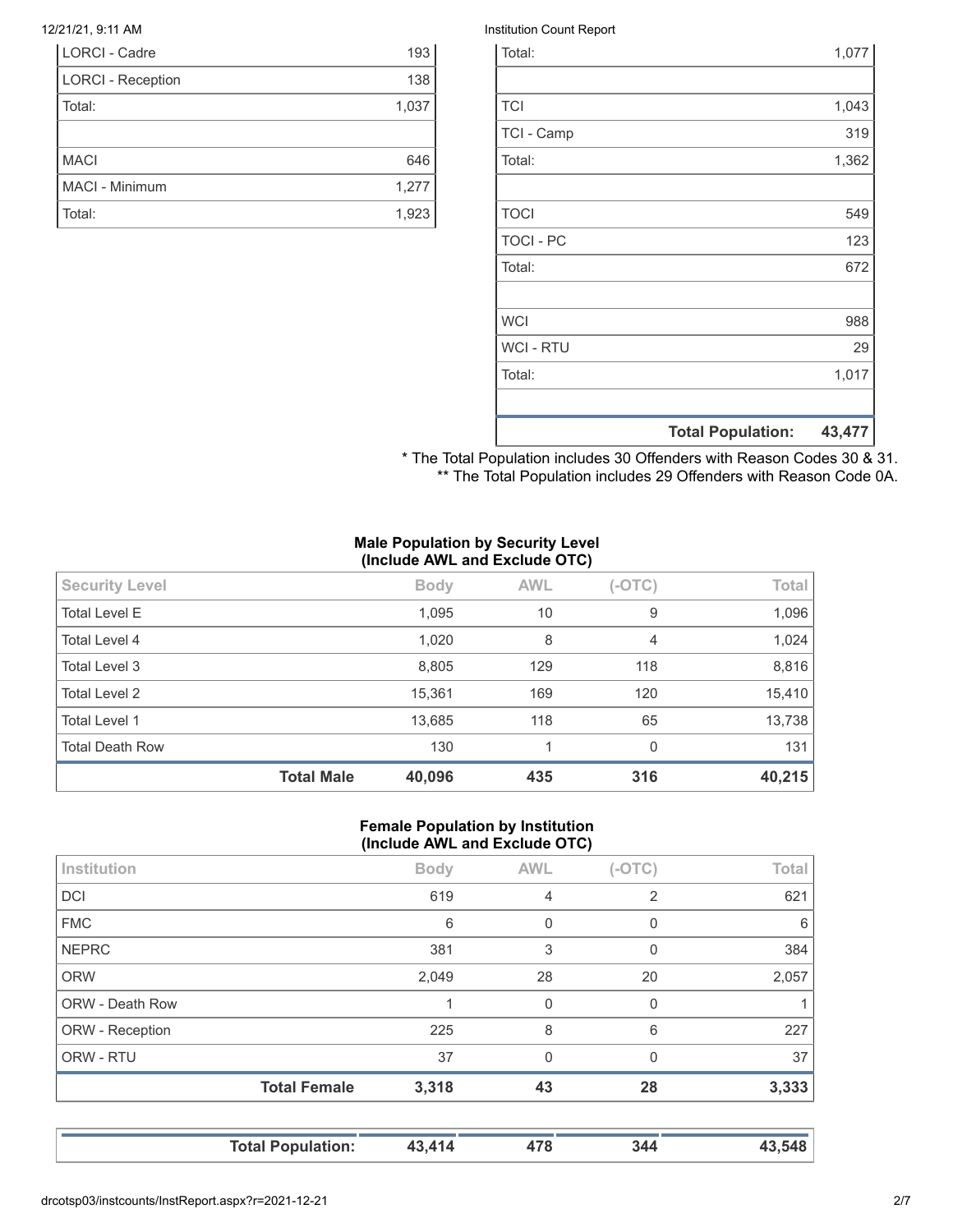| Male Population by Institution: Security Level 5 and E |
|--------------------------------------------------------|
| (Include AWL and Exclude OTC)                          |

| Institution  |                      | <b>Body</b>  | AWL                 | $(-OTC)$                  | Total                     |
|--------------|----------------------|--------------|---------------------|---------------------------|---------------------------|
| $\sf ACI$    |                      | $\sqrt{3}$   | $\mathsf{O}\xspace$ | $\mathsf{O}\xspace$       | $\ensuremath{\mathsf{3}}$ |
| CRC          |                      | $\sqrt{2}$   | $\mathbf{1}$        | $\mathbf{1}$              | $\sqrt{2}$                |
| CRC - RTU    |                      | $\,$ 6 $\,$  | $\mathbf 0$         | $\mathsf{O}\xspace$       | $\,6\,$                   |
| ${\sf FMC}$  |                      | $\mathbf{1}$ | $\mathbf 0$         | $\mathbf 0$               | $\mathbf{1}$              |
| LECI         |                      | 22           | $\mathsf{O}\xspace$ | $\mathbf 0$               | $22\,$                    |
| LOCI         |                      | $\mathbf{1}$ | $\mathbf{1}$        | $\mathbf{1}$              | $\mathbf{1}$              |
| LORCI        |                      | $\mathbf{1}$ | $\mathsf{O}\xspace$ | $\mathsf{O}\xspace$       | $\mathbf{1}$              |
| <b>MACI</b>  |                      | 16           | $\mathbf 0$         | $\mathsf{O}\xspace$       | $16\,$                    |
| <b>MANCI</b> |                      | 15           | $\mathsf{O}\xspace$ | $\mathsf{O}\xspace$       | $15\,$                    |
| <b>MCI</b>   |                      | $\mathsf 3$  | $\mathsf{O}\xspace$ | $\mathbf 0$               | $\ensuremath{\mathsf{3}}$ |
| <b>NCI</b>   |                      | $\mathbf{1}$ | $\mathbf 0$         | $\mathbf 0$               | $\mathbf{1}$              |
| <b>OSP</b>   |                      | 289          | $\sqrt{3}$          | $\ensuremath{\mathsf{3}}$ | 289                       |
| RCI          |                      | 23           | $\mathsf{O}\xspace$ | $\mathsf{O}\xspace$       | 23                        |
| <b>RICI</b>  |                      | $\sqrt{5}$   | $\mathbf 0$         | $\mathsf{O}\xspace$       | $\,$ 5 $\,$               |
| SCI          |                      | $\mathbf{1}$ | $\mathbf 0$         | $\mathsf{O}\xspace$       | $\mathbf{1}$              |
| SOCF         |                      | 527          | $\overline{4}$      | $\ensuremath{\mathsf{3}}$ | 528                       |
| <b>TCI</b>   |                      | 25           | $\mathsf{O}\xspace$ | $\,0\,$                   | 25                        |
| <b>TOCI</b>  |                      | 137          | $\mathbf{1}$        | 1                         | 137                       |
| TOCI - PC    |                      | $\mathbf{1}$ | $\mathbf 0$         | $\mathsf{O}\xspace$       | $\mathbf{1}$              |
| <b>WCI</b>   |                      | 11           | $\mathbf 0$         | $\mathbf 0$               | 11                        |
| WCI - RTU    |                      | $\sqrt{5}$   | $\mathbf 0$         | $\mathbf 0$               | $\sqrt{5}$                |
|              | <b>Total Level 5</b> | 1,095        | 10                  | $\boldsymbol{9}$          | 1,096                     |

### **Male Population by Institution: Security Level 4 (Include AWL and Exclude OTC)**

| Institution                       | <b>Body</b> | <b>AWL</b>   | $(-OTC)$     | Total |
|-----------------------------------|-------------|--------------|--------------|-------|
| <b>ACI</b>                        | 4           | $\mathbf{0}$ | 0            | 4     |
| CRC                               | 3           | 0            | $\mathbf 0$  | 3     |
| CRC - Reception                   |             | 0            | 0            |       |
| CRC - RTU                         | 11          | $\mathbf{0}$ | 0            | 11    |
| <b>FMC</b>                        | 1           | $\mathbf 0$  | 0            |       |
| FMC - Intensive Care - Male (CMC) |             | 0            | 0            |       |
| <b>LORCI</b>                      | 9           | $\Omega$     | 0            | 9     |
| LORCI - Cadre                     | 1           | $\Omega$     | $\mathbf{0}$ |       |
| <b>LORCI - Reception</b>          | 3           | 0            | 0            | 3     |
| <b>MACI</b>                       | 12          | 0            | 0            | 12    |
| <b>OSP</b>                        | 62          | $\mathbf 0$  | $\mathbf{0}$ | 62    |
| <b>SOCF</b>                       | 497         | 7            | 4            | 500   |
| SOCF - RTU                        |             | 0            | 0            | 1     |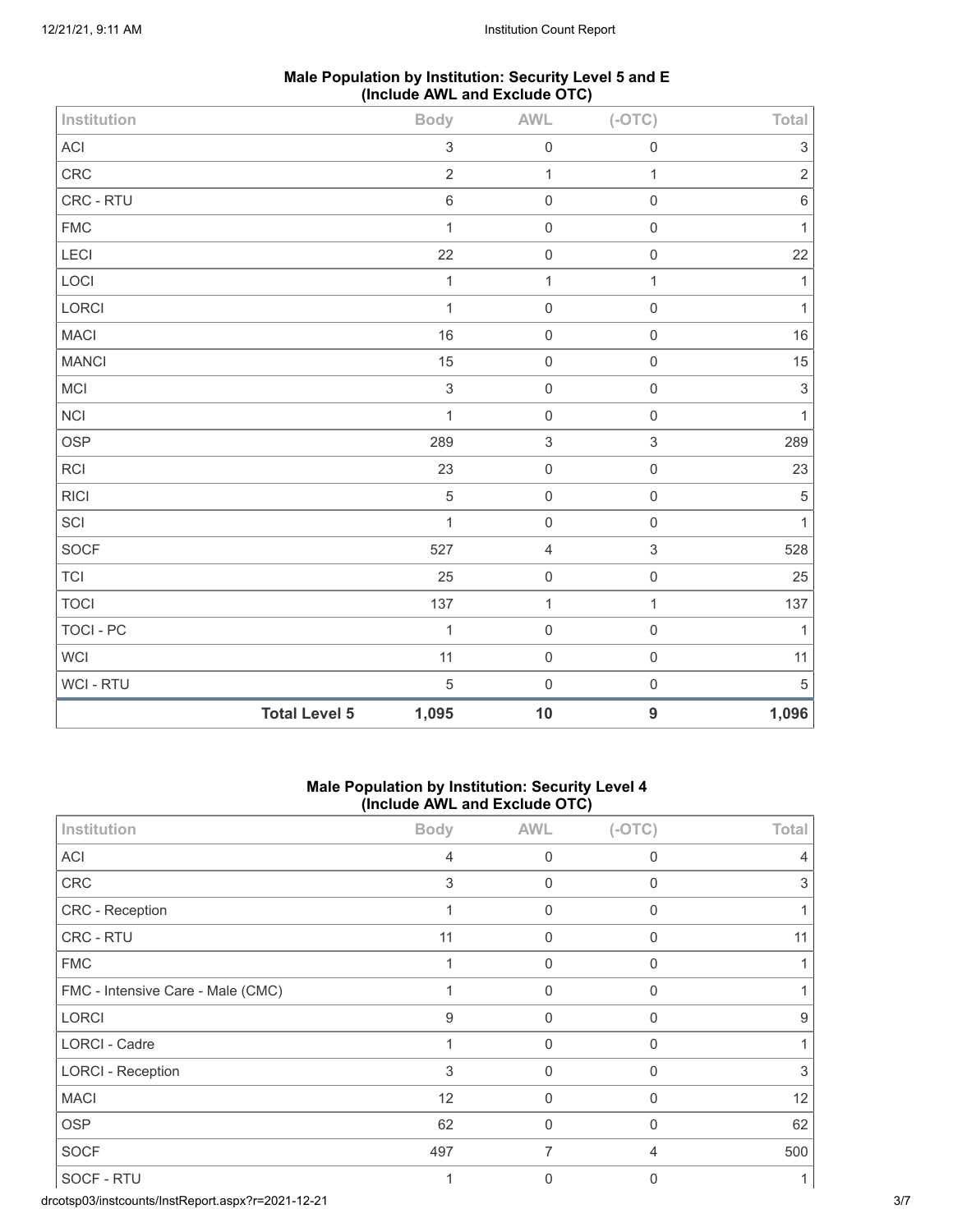### 12/21/21, 9:11 AM Institution Count Report

| <b>TOCI</b>    |                      | 393   |  | 394   |
|----------------|----------------------|-------|--|-------|
| TOCI - PC      |                      | 13    |  | 13    |
| <b>WCI-RTU</b> |                      |       |  |       |
|                | <b>Total Level 4</b> | 1,020 |  | 1,024 |

## **Male Population by Institution: Security Level 3 (Include AWL and Exclude OTC)**

| Institution                       | <b>Body</b>    | <b>AWL</b>          | $(-OTC)$                  | Total          |
|-----------------------------------|----------------|---------------------|---------------------------|----------------|
| <b>ACI</b>                        | 18             | $\mathbf{1}$        | $\mathsf{O}\xspace$       | 19             |
| <b>ACI - RTU</b>                  | 1              | $\mathsf{O}\xspace$ | $\mathsf{O}\xspace$       | $\mathbf{1}$   |
| <b>BECI</b>                       | $\overline{7}$ | $\mathbf 1$         | $\mathbf{1}$              | $\overline{7}$ |
| CCI                               | $\overline{2}$ | $\mathsf 0$         | $\mathsf 0$               | $\overline{2}$ |
| <b>CRC</b>                        | 290            | 27                  | 26                        | 291            |
| CRC - Cadre                       | $\overline{4}$ | $\mathsf 0$         | $\mathsf{O}\xspace$       | $\overline{4}$ |
| CRC - Reception                   | 473            | $\,6\,$             | $\,6\,$                   | 473            |
| CRC - RTU                         | 31             | $\mathsf 0$         | $\mathsf 0$               | 31             |
| <b>FMC</b>                        | $\overline{7}$ | $\mathsf 0$         | $\mathsf{O}\xspace$       | $\overline{7}$ |
| FMC - Intensive Care - Male (CMC) | $\mathbf{1}$   | $\mathsf 0$         | $\mathsf 0$               | 1              |
| GCI                               | $\mathbf{1}$   | $\mathsf{O}\xspace$ | $\mathsf 0$               | $\mathbf{1}$   |
| LAECI                             | 12             | $\mathbf{1}$        | $\mathbf{1}$              | 12             |
| LECI                              | 1,252          | 10                  | $\boldsymbol{9}$          | 1,253          |
| LOCI                              | 5              | $\mathbf 0$         | $\mathsf 0$               | $\sqrt{5}$     |
| LORCI                             | 354            | 37                  | 36                        | 355            |
| LORCI - Cadre                     | 37             | $\mathbf 0$         | $\mathbf 0$               | 37             |
| <b>LORCI - Reception</b>          | 74             | $\mathfrak{S}$      | $\ensuremath{\mathsf{3}}$ | 74             |
| <b>MACI</b>                       | 527            | $\overline{2}$      | $\sqrt{2}$                | 527            |
| <b>MANCI</b>                      | 1,866          | 13                  | 11                        | 1,868          |
| <b>MCI</b>                        | $\overline{2}$ | $\mathsf{O}\xspace$ | $\mathbf 0$               | $\sqrt{2}$     |
| <b>NCCI</b>                       | $\overline{4}$ | $\mathbf 0$         | $\mathsf 0$               | $\overline{4}$ |
| <b>NCI</b>                        | 10             | $\mathsf 0$         | $\mathsf 0$               | 10             |
| <b>NEOCC</b>                      | 482            | 14                  | 13                        | 483            |
| <b>OSP</b>                        | 3              | $\mathsf{O}\xspace$ | $\mathsf{O}\xspace$       | $\sqrt{3}$     |
| PCI                               | 28             | $\sqrt{2}$          | $\mathbf{1}$              | 29             |
| <b>RCI</b>                        | 1,501          | $\sqrt{3}$          | $\overline{2}$            | 1,502          |
| <b>RICI</b>                       | 14             | $\mathsf{O}\xspace$ | $\mathsf{O}\xspace$       | $14$           |
| SCI                               | 14             | $\mathsf{O}\xspace$ | $\,0\,$                   | 14             |
| <b>SOCF</b>                       | 52             | $\,0\,$             | $\mathsf{O}\xspace$       | 52             |
| <b>TCI</b>                        | 870            | $\sqrt{3}$          | $\sqrt{3}$                | 870            |
| TCI - Camp                        | $\mathbf{1}$   | $\mathsf{O}\xspace$ | $\mathsf{O}\xspace$       | $\mathbf{1}$   |
| <b>TOCI</b>                       | 14             | $\mathbf{1}$        | $\mathbf{1}$              | 14             |
| <b>TOCI - PC</b>                  | 44             | $\mathsf{O}\xspace$ | $\mathsf 0$               | 44             |
| <b>WCI</b>                        | 791            | $\,$ 5 $\,$         | $\sqrt{3}$                | 793            |
|                                   |                |                     |                           |                |

drcotsp03/instcounts/InstReport.aspx?r=2021-12-21 4/7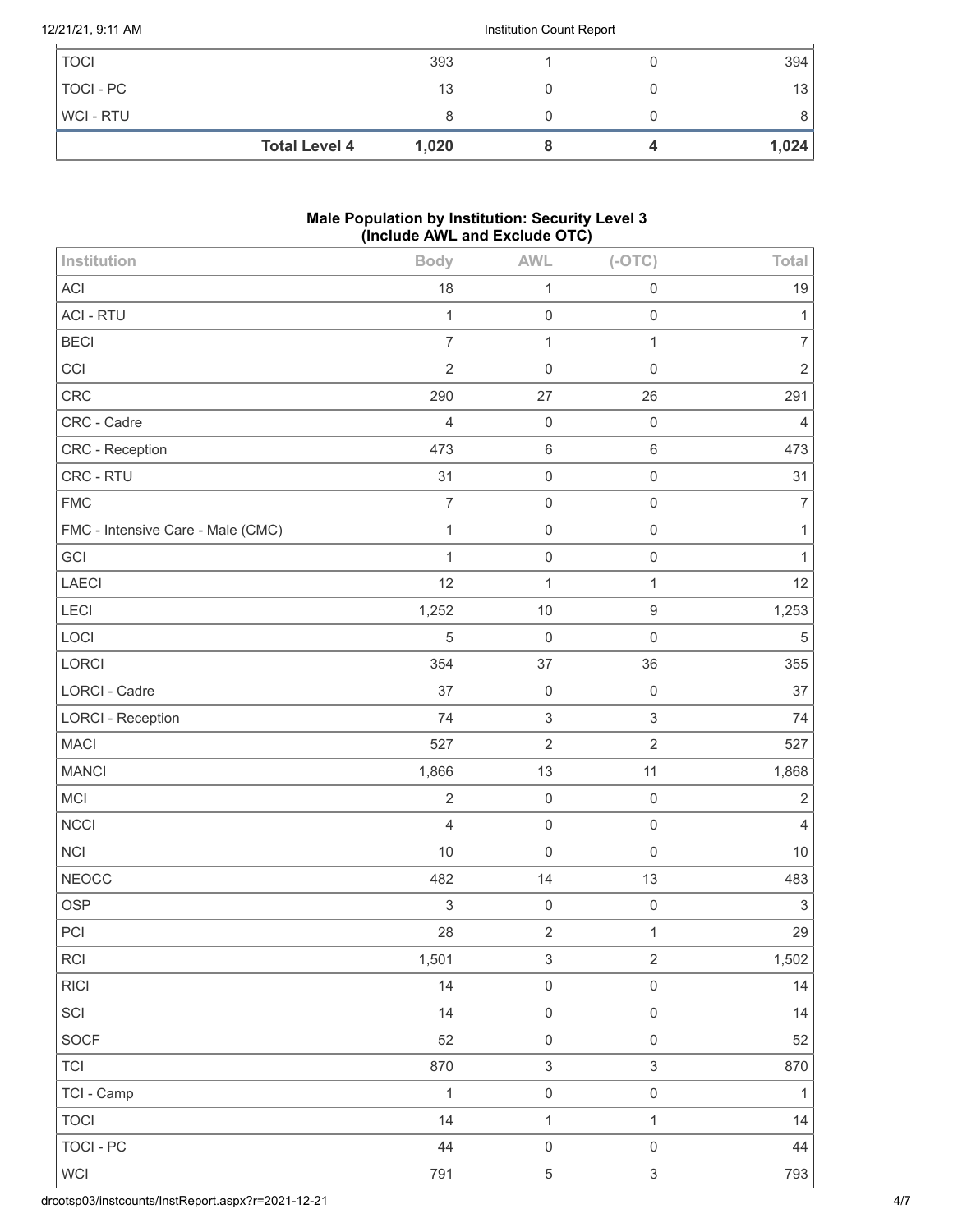|           |                   | <b>Total Level 3</b>     | 8.805 | 129 | 118 | 8,816 |
|-----------|-------------------|--------------------------|-------|-----|-----|-------|
| WCI - RTU |                   |                          |       |     |     | 13    |
|           | 12/21/21, 9:11 AM | Institution Count Report |       |     |     |       |

### **Male Population by Institution: Security Level 2 (Include AWL and Exclude OTC)**

| Institution                       |                      | <b>Body</b>    | <b>AWL</b>       | $(-OTC)$            | Total          |
|-----------------------------------|----------------------|----------------|------------------|---------------------|----------------|
| ACI                               |                      | 783            | $\overline{4}$   | $\overline{2}$      | 785            |
| <b>ACI - RTU</b>                  |                      | 100            | $\mathbf 0$      | $\mathsf 0$         | 100            |
| <b>BECI</b>                       |                      | 1,324          | $10$             | $\boldsymbol{9}$    | 1,325          |
| CCI                               |                      | 1,648          | 12               | $\,8\,$             | 1,652          |
| CRC                               |                      | 94             | $\,8\,$          | $\overline{7}$      | 95             |
| CRC - Cadre                       |                      | 213            | $\mathbf 0$      | $\mathsf 0$         | 213            |
| CRC - Reception                   |                      | 136            | $\mathbf 0$      | $\mathsf{O}\xspace$ | 136            |
| CRC - RTU                         |                      | $\mathbf{1}$   | $\mathbf 0$      | $\mathsf 0$         | $\mathbf{1}$   |
| DCI                               |                      | $\mathbf{1}$   | $\mathbf 0$      | $\mathsf 0$         | $\mathbf{1}$   |
| <b>FMC</b>                        |                      | 11             | 5                | $\mathsf 0$         | 16             |
| FMC - Intensive Care - Male (CMC) |                      | 10             | $\mathbf 0$      | $\mathsf 0$         | $10$           |
| GCI                               |                      | 549            | $\mathbf{1}$     | $\mathsf 0$         | 550            |
| <b>GCI - RTU</b>                  |                      | 43             | $\mathbf 0$      | $\mathsf 0$         | 43             |
| LAECI                             |                      | 965            | 17               | 15                  | 967            |
| LECI                              |                      | 352            | $\mathbf 0$      | $\mathsf 0$         | 352            |
| LOCI                              |                      | 969            | 12               | $\sqrt{5}$          | 976            |
| LORCI                             |                      | 99             | 10               | $\boldsymbol{9}$    | 100            |
| LORCI - Cadre                     |                      | 71             | $\mathbf 0$      | $\mathsf 0$         | 71             |
| <b>LORCI - Reception</b>          |                      | 38             | $\mathbf 0$      | $\mathsf{O}\xspace$ | 38             |
| <b>MACI</b>                       |                      | 91             | $\mathbf 0$      | $\mathsf 0$         | 91             |
| <b>MANCI</b>                      |                      | 256            | $\mathfrak{S}$   | $\sqrt{2}$          | 257            |
| <b>MCI</b>                        |                      | 1,174          | 17               | $\boldsymbol{9}$    | 1,182          |
| <b>NCCI</b>                       |                      | 861            | $\,8\,$          | $\overline{7}$      | 862            |
| <b>NCI</b>                        |                      | 1,353          | 16               | 11                  | 1,358          |
| <b>NEOCC</b>                      |                      | 394            | 15               | 15                  | 394            |
| PCI                               |                      | 987            | $\,8\,$          | $\,$ 3 $\,$         | 992            |
| <b>RCI</b>                        |                      | 269            | $\mathbf{1}$     | $\mathbf{1}$        | 269            |
| <b>RICI</b>                       |                      | 1,328          | 13               | 12                  | 1,329          |
| SCI                               |                      | 920            | $\boldsymbol{9}$ | 5                   | 924            |
| <b>TCI</b>                        |                      | 126            | $\mathbf 0$      | $\mathsf{O}\xspace$ | 126            |
| TCI - Camp                        |                      | $\overline{2}$ | $\mathbf 0$      | $\mathsf{O}\xspace$ | $\overline{2}$ |
| <b>TOCI</b>                       |                      | 5              | $\mathbf 0$      | $\mathsf 0$         | $\sqrt{5}$     |
| <b>TOCI - PC</b>                  |                      | 65             | $\mathbf 0$      | $\mathsf{O}\xspace$ | 65             |
| <b>WCI</b>                        |                      | 123            | $\boldsymbol{0}$ | $\mathsf 0$         | 123            |
|                                   | <b>Total Level 2</b> | 15,361         | 169              | 120                 | 15,410         |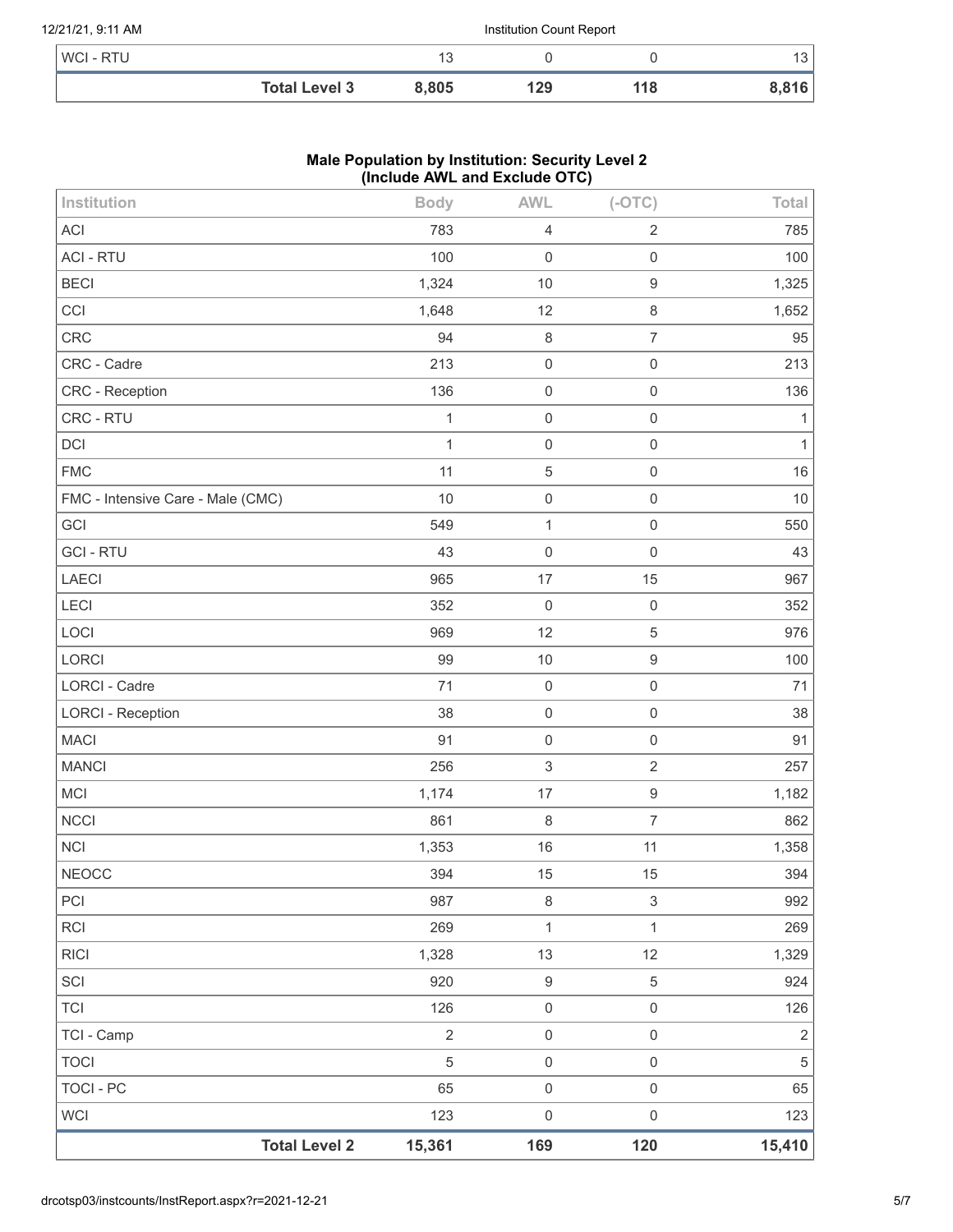### **Male Population by Institution: Security Level 1 (Include AWL and Exclude OTC)**

| Institution                       | <b>Body</b>                    | <b>AWL</b>                | $(-OTC)$                  | Total            |
|-----------------------------------|--------------------------------|---------------------------|---------------------------|------------------|
| <b>ACI</b>                        | 591                            | $\,8\,$                   | $\mathbf 5$               | 594              |
| <b>ACI - RTU</b>                  | 26                             | $\mathbf 0$               | $\mathsf{O}\xspace$       | 26               |
| <b>BECI</b>                       | 712                            | $\overline{7}$            | $\overline{4}$            | 715              |
| <b>BECI - Camp</b>                | 483                            | $\mathbf 0$               | $\mathsf{O}\xspace$       | 483              |
| CCI                               | 578                            | $\sqrt{2}$                | $\mathbf{1}$              | 579              |
| <b>CRC</b>                        | 114                            | $\overline{4}$            | $\overline{4}$            | 114              |
| CRC - Cadre                       | 33                             | $\mathbf 0$               | $\mathsf{O}\xspace$       | 33               |
| CRC - Reception                   | 140                            | $\overline{2}$            | $\overline{c}$            | 140              |
| <b>FMC</b>                        | 125                            | $\mathbf 1$               | $\mathsf 0$               | 126              |
| FMC - Intensive Care - Male (CMC) | 31                             | $\mathbf 0$               | $\mathsf{O}\xspace$       | 31               |
| GCI                               | 510                            | $\boldsymbol{9}$          | $\mathbf 5$               | 514              |
| GCI - Camp                        | 512                            | $\mathbf 0$               | $\mathsf{O}\xspace$       | 512              |
| <b>GCI-RTU</b>                    | 9                              | $\mathbf 0$               | $\mathsf{O}\xspace$       | $\boldsymbol{9}$ |
| <b>LAECI</b>                      | 720                            | 14                        | $\boldsymbol{9}$          | 725              |
| LOCI                              | 961                            | $\overline{7}$            | $\ensuremath{\mathsf{3}}$ | 965              |
| LORCI                             | 243                            | 5                         | $\mathbf 5$               | 243              |
| <b>LORCI - Cadre</b>              | 84                             | $\mathbf 0$               | $\mathsf{O}\xspace$       | 84               |
| <b>LORCI - Reception</b>          | 22                             | $\mathbf 0$               | $\mathsf{O}\xspace$       | 22               |
| MACI - Minimum                    | 1,277                          | 11                        | 8                         | 1,280            |
| <b>MANCI</b>                      | 36                             | 3                         | $\mathbf{1}$              | 38               |
| MANCI - Camp                      | 301                            | $\mathbf 0$               | $\mathsf{O}\xspace$       | 301              |
| <b>MCI</b>                        | 567                            | $\overline{4}$            | $\overline{2}$            | 569              |
| MCI - Camp                        | 292                            | $\mathbf 0$               | $\mathsf{O}\xspace$       | 292              |
| <b>NCCI</b>                       | 1,439                          | $\boldsymbol{9}$          | $\overline{4}$            | 1,444            |
| <b>NCI</b>                        | 1,020                          | $\,$ 6 $\,$               | 3                         | 1,023            |
| <b>NEOCC</b>                      | $\mathbf{1}$                   | $\mathbf 0$               | $\mathsf 0$               | 1                |
| <b>OSP</b>                        | 24                             | $\mathbf{1}$              | $\mathbf{1}$              | 24               |
| PCI                               | 796                            | 11                        | $\overline{4}$            | 803              |
| <b>RICI</b>                       | 1,111                          | $10$                      | $\overline{4}$            | 1,117            |
| SCI                               | 526                            | $\ensuremath{\mathsf{3}}$ | $\mathsf{O}\xspace$       | 529              |
| <b>TCI</b>                        | 22                             | $\mathbf 1$               | $\mathsf{O}\xspace$       | 23               |
| TCI - Camp                        | 316                            | $\mathbf 0$               | $\mathsf{O}\xspace$       | 316              |
| <b>WCI</b>                        | 63                             | $\mathbf 0$               | $\mathsf{O}\xspace$       | 63               |
|                                   | <b>Total Level 1</b><br>13,685 | 118                       | 65                        | 13,738           |

# **High Offender ID's**

Correctional Reception Center: A796132